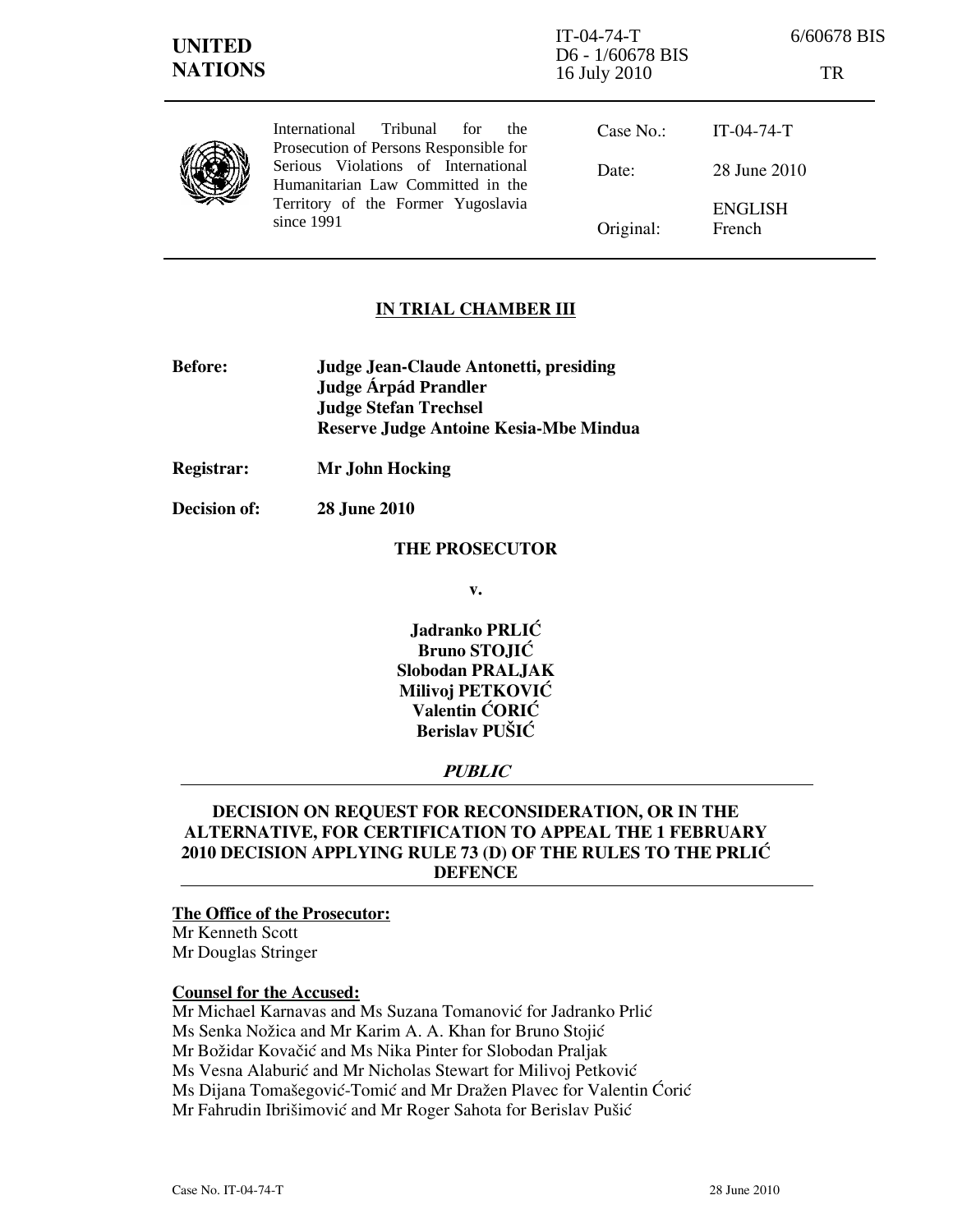TRIAL CHAMBER III ("Chamber") of the International Tribunal for the Prosecution of Persons Responsible for Serious Violations of International Humanitarian Law Committed in the Territory of the Former Yugoslavia since 1991 ("Tribunal"),

SEIZED of "Jadranko Prlić's Motion for Reconsideration, or in the Alternative, Request for Certification to Appeal the '*Décision concernant la demande de réexamen de la Décision portant application de l'Article 73 (D) du Règlement à la Défense Prlić*"', filed publicly on 4 June 2010 by Counsel for the Accused Jadranko Prlić ("Prlić Defence"), to which are annexed: in Annex 1, a 3 March 2010 letter from Mr Karnevas to the attention of the Registrar concerning the Chamber's order to apply Rule 73 (D) of the Rules of Procedure and Evidence ("Rules") to the Priic Defence and, in Annex 2, the Registrar's response, dated 27 May 2010 ("Motion"),

NOTING the "Decision on Motion for Reconsideration of Decision of 21 January  $2010$  and Application of Rule 73 (D) of the Rules to the Prlić Defence", rendered publicly by the Chamber on 1 February 2010 ("Decision of 1 February 2010"), wherein the Chamber, having observed that the matter of the admission of videos presented by the Prlic Defence had occupied the Chamber for more than a year and that the Chamber had rendered eight decisions on this topic alone,<sup>1</sup> decided to adopt the view that the Motion<sup>2</sup> of the Prlić Defence leading up to the Decision of 1 February 2010 constituted a frivolous proceeding and for this reason ordered the Registry to withhold payment of legal fees and costs incurred in connection with the production of the said Motion, $3$ 

CONSIDERING that the Chamber points out that, in the Motion, the Prli} Defence sets forth, first of all, the grounds pointing in favour of the lawfulness of the said Motion; that the Price Defence puts forward that, as the Decision of 1 February 2010 was directed to the Registry, the Prlić Defence initially turned to the Registry to dispute the non-payment of fees; that the Registrar finally informed the Prlić Defence

l

<sup>&</sup>lt;sup>1</sup> 8 decisions including the Decision of 1 February 2010.

 $2$  "Jadranko Prlić's Motion for Reconsideration of the *Décision concernant la Demande de certification* d'appel de la Décision portant sur la Demande de la Défense Prlić de reconsidérer le rejet de certaines vidéos", public document, 26 January 2010.<br><sup>3</sup> Decision of 1 February 2010, np. 3.5.

 $3$  Decision of 1 February 2010, pp. 3-5.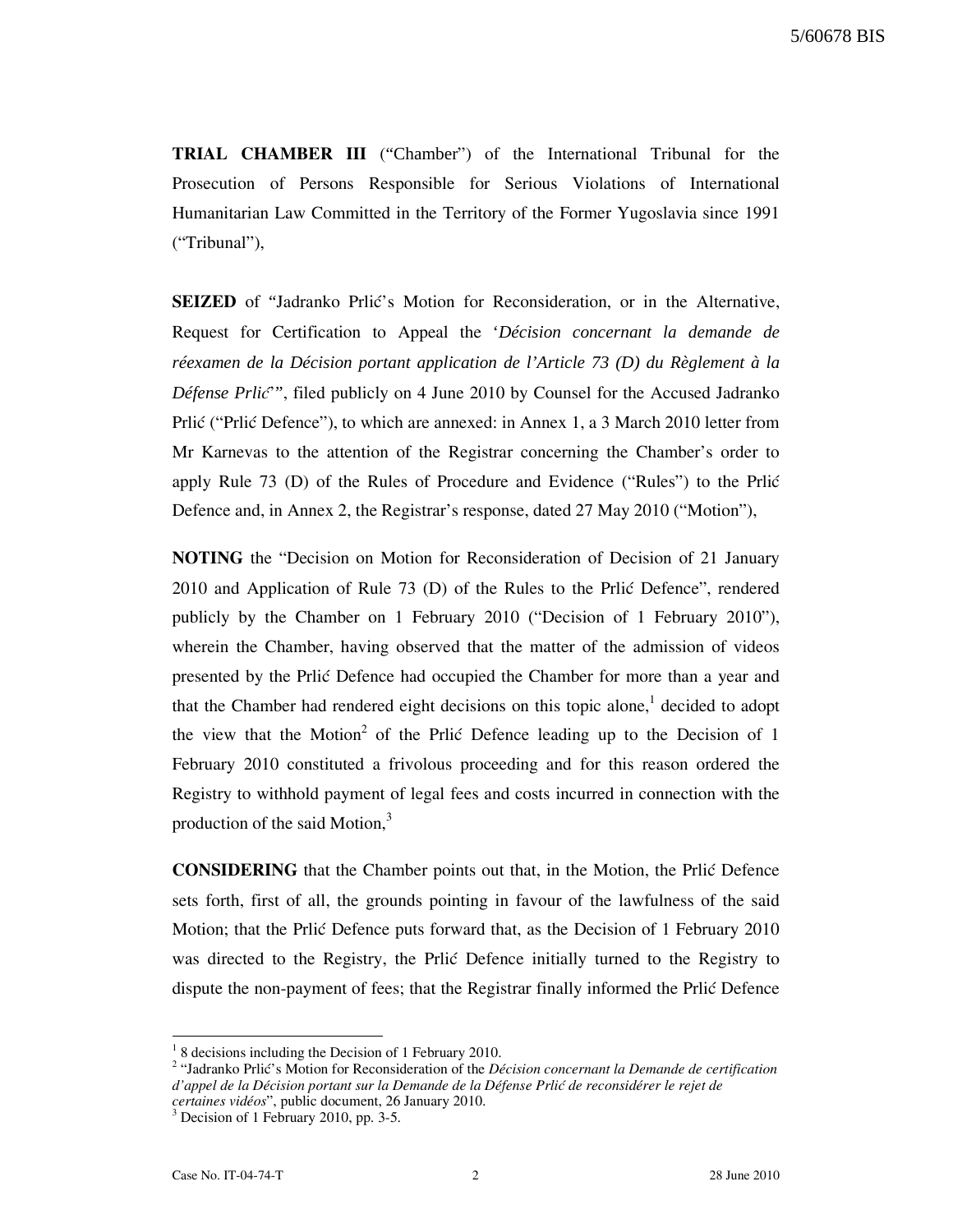on 27 May 2010 that it was unable to act contrary to the Decision of 1 February 2010; that the Chamber rendered, publicly on 1 June 2010, the "Order Admitting Evidence Regarding the Testimony of Milivoj Petković" ("Order of 1 June 2010"), in which it admitted two of the videos just tendered for admission by the Prlić Defence and that this constituted good cause, within the meaning of Rule 127 (A), for allowing this Motion.<sup>4</sup>

CONSIDERING that, in support of the Motion for Reconsideration of the Decision of 1 February 2010, the Prlić Defence puts forward that two videos assigned reference numbers 1D 02078 and 1D 02230 were shown to Milivoj Petković on 25 February 2010, that the Presiding Judge underscored their significance and that these two videos were subsequently admitted by the Order of 1 June  $2010$ , $\degree$ 

CONSIDERING that the Prli} Defence submits that this clearly shows that the exclusion of these two videos, which were tendered for admission by the Prlic Defence by means of a written request, amounted to an error on the part of the Chamber and that their significance has now been recognised by the Chamber,<sup>6</sup>

**CONSIDERING** that given such conditions, the Prlic Defence asks the Chamber to reconsider the sanctions imposed pursuant to Rule 73 (D) of the Rules in order to prevent injustice, $\frac{7}{2}$ 

CONSIDERING that, in support of the Motion for Certification to Appeal, the Prli} Defence argues that the sanctions of the Decision of 1 February 2010 has had a "chilling effect" upon the Prlić Defence and inexorably led it to adopt a passive attitude, avoiding confrontation; that if the Prlic Defence has no opportunity to request the nullification of this sanction, this fear may turn into a "sword of Damocles" and that this would constitute a matter likely to significantly affect the fair and expeditious conduct of the trial or its outcome,<sup>8</sup>

**CONSIDERING** that the Prlic Defence adds that placing it under financial sanctions will as a consequence instil fear of further sanctions, in the event that the Prlić

 $\overline{a}$ 

<sup>4</sup> Motion, para. 21.

<sup>5</sup> Motion, para. 25.

<sup>&</sup>lt;sup>6</sup> Motion, para. 26.

<sup>&</sup>lt;sup>7</sup> Motion, paras 26 and 27.

<sup>8</sup> Motion, paras 29-30.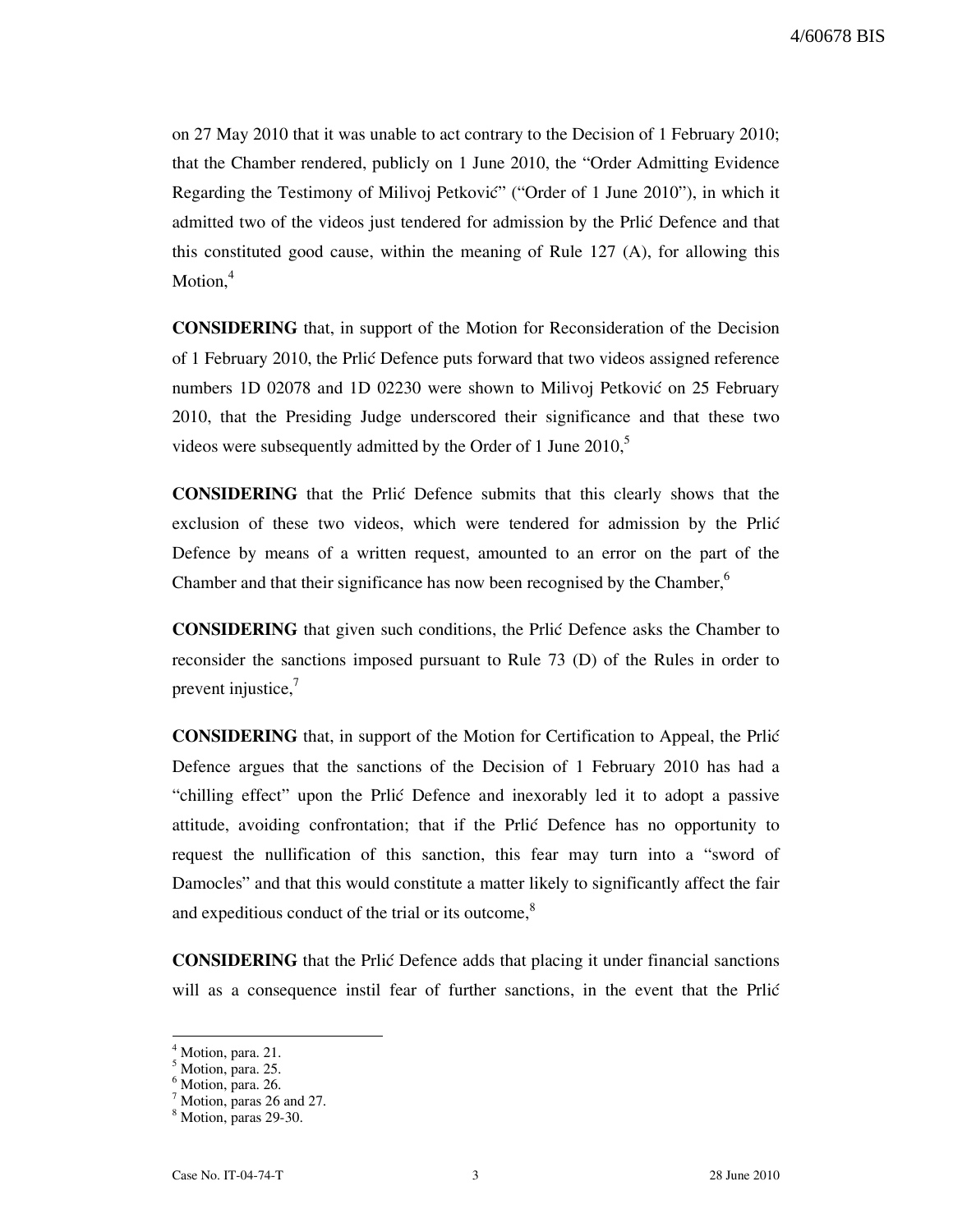Defence were again to move to admit the videos, controversial exhibits that they are, and that this could perhaps affect the fairness of the proceedings,  $9$  and thus immediate resolution of the issue by the Appeals Chamber would materially advance the proceedings,

**CONSIDERING** first of all, that the Chamber notes that the Prlic Defence has seized the Chamber of this Motion at the recommendation of the Registrar himself; that the Chamber is surprised that the Registrar would advise the Prlić Defence to pursue such measures when, if challenges to his enforcement of the Decision of 1 February 2010 had surfaced, the Registrar could have informed the Chamber of this under Rule 33 (B) of the Rules,  $^{10}$ 

CONSIDERING further that the Chamber can in like manner only be surprised by the Registrar's decision to suspend the enforcement of Rule 73 (D) while waiting for the Chamber to be seized once more by the Prlić Defence<sup>11</sup> whereas, as the Registrar himself recalls in his correspondence, he has no discretion to avoid enforcing the Decision of 1 February  $2010$ ,<sup>12</sup>

CONSIDERING that, in view of this situation, the Chamber finds it must demonstrate flexibility with the Prlic Defence in enforcing time-limits for filing this Motion and agrees to examine it despite its lateness,

CONSIDERING that as concerns the Motion for Reconsideration, the Chamber is compelled to remind the Prlic Defence that the Chamber has always clearly distinguished rules for the admission of evidence through a witness from those for admission by means of a written request;<sup>13</sup> that the admission of two videos shown to

l

<sup>&</sup>lt;sup>9</sup> Motion, para. 30.

 $10$  Annex 2: "Any objection to the Trial Chamber's decision and related Order to the Registrar is properly made to the Trial Chamber or to the Appeal Chamber vis-à-vis an interlocutory appeal. The Registrar will consider postponing action on the Trial Chamber's Order until you confirm whether you will make a formal objection to the Trial Chamber's decision."

 $11$  *Id.* 

 $12$  Annex 2, penultimate paragraph.

<sup>&</sup>lt;sup>13</sup> See the "Decision Adopting Guidelines for the Presentation of Defence Evidence", 24 April 2008, particularly Guidelines 8 and 9; regarding the more specific problem of admitting videos into evidence, see the "Décision portant sur la Demande de la Défense Prlić d'admission d'éléments de preuve documentaires", 6 March 2009; "Decision on Prlić Defence Motion for Reconsideration of the Decision on Admission of Documentary Evidence", 29 June 2009; "Decision on Jadranko Prlić's Interlocutory Appeal Against the Decision on Prlić Defence Motion for Reconsideration of the Decision on Admission of Documentary Evidence", 3 November 2009; "Decision on Prlić Defence Motion to Reconsider the Rejection of a Number of Videos", 18 December 2009.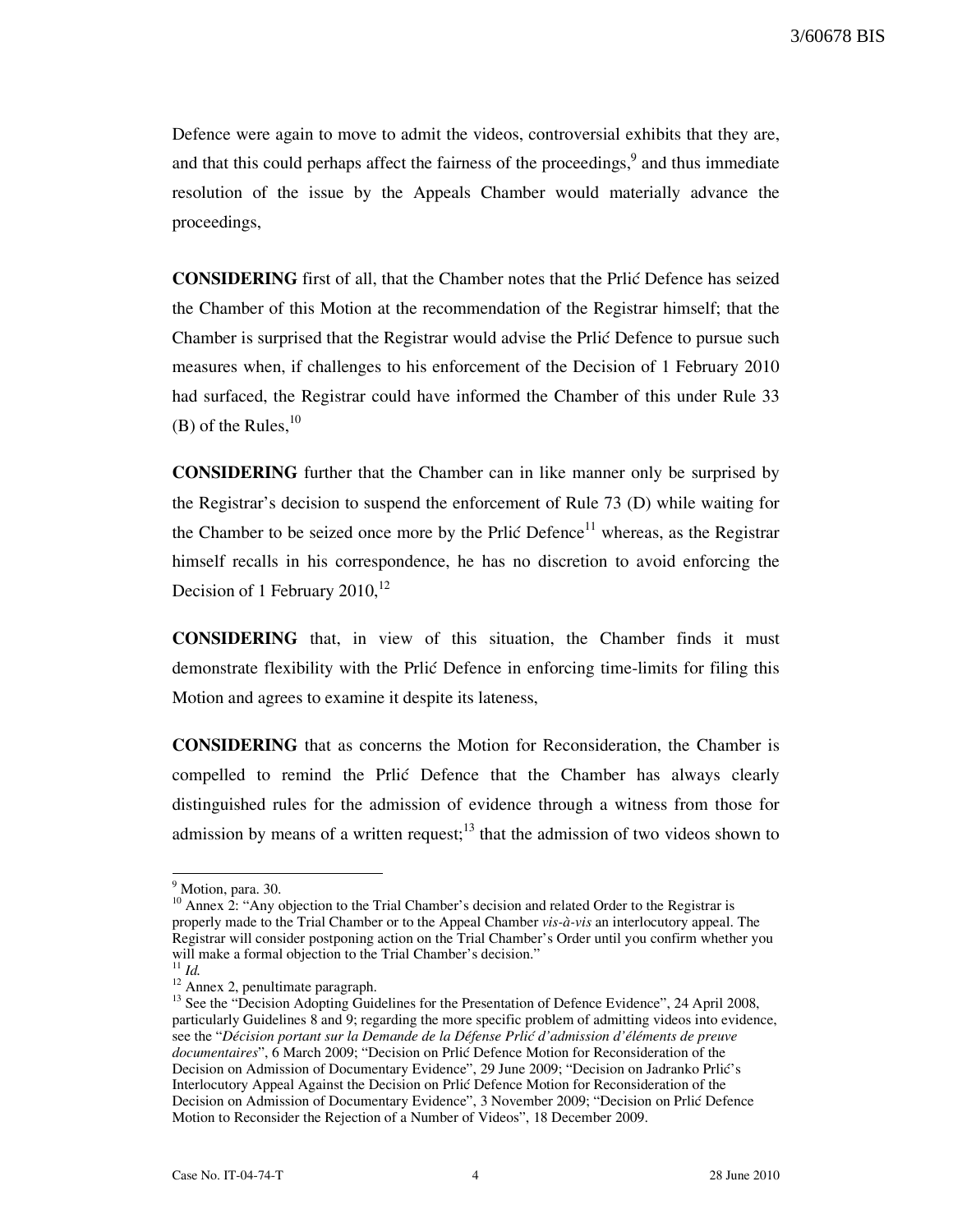a witness does not in any way call into question the fact that these same videos, which the Prlic Defence had sought to admit by means of a written request and whose admission had been barred, did not meet the conditions for admission by means of a written request,

CONSIDERING that the Chamber finds therefore that the admission of the two videos by means of the testimony of the Accused Petković, previously excluded by the decisions regarding written requests, does not in any event constitute a new circumstance or a clear error on the part of the Chamber and therefore denies the Motion insofar as it concerns reconsideration of the Decision of 1 February 2010,

CONSIDERING that the Chamber notes that, in the alternative and in support of the Motion for Certification to Appeal, the Prlic Defence submits that the financial sanctions imposed upon it had "a chilling effect" and a fear that could turn into a "sword of Damocles"; the Prlić Defence does not raise any legal arguments in support of its motion and merely mentions its state of mind; that the Chamber therefore finds that the Prlić Defence has not established how being subjected to a sanction pursuant to Rule 73 (D) of the Rules satisfies the criteria for certification to appeal, and decides to deny the Motion on this point,